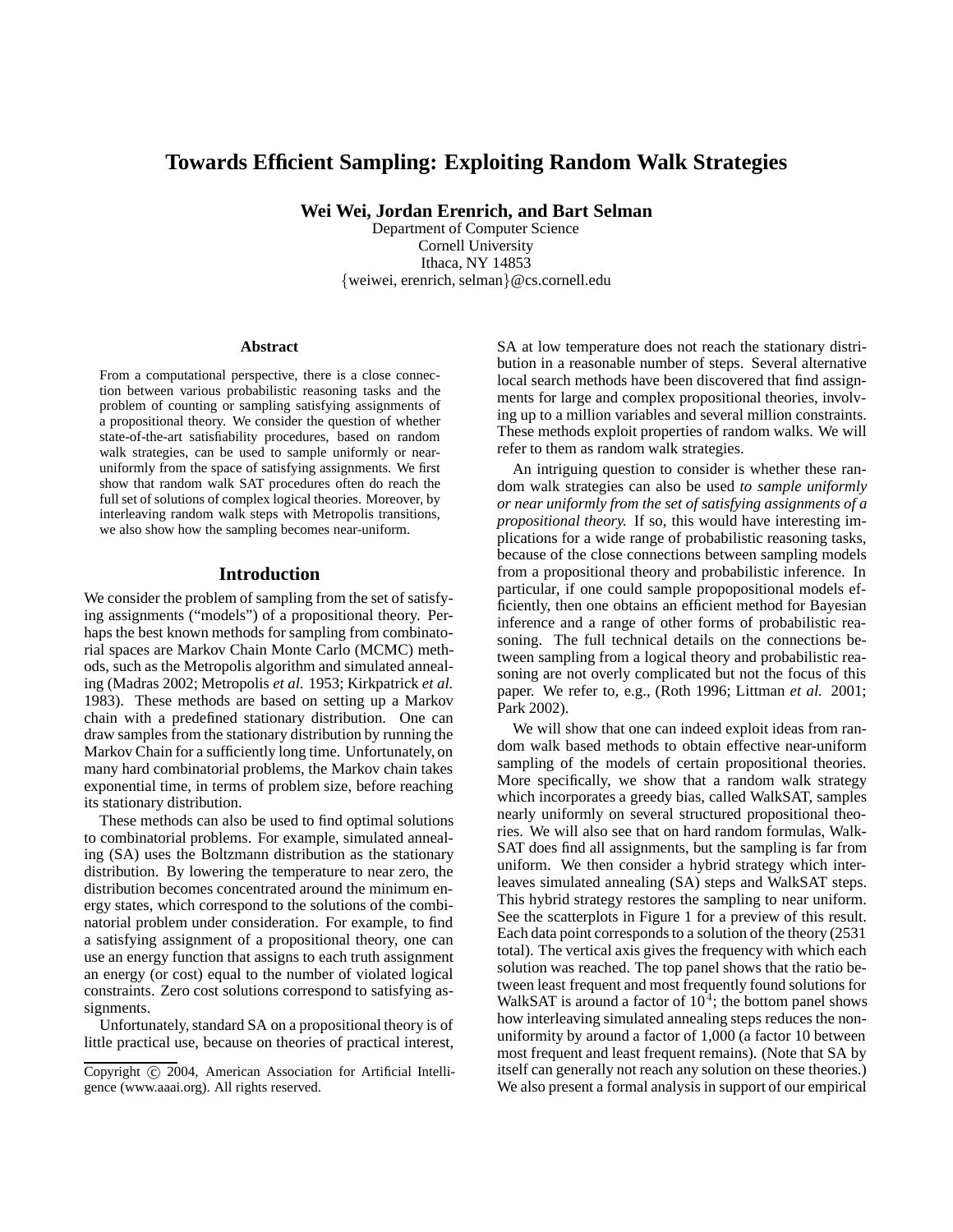

Figure 1: Sampling of hard random 3SAT instance. Top: Walksat. Bottom: Hybrid.

findings.

We believe that our results are a promising first step in the use of random walk strategies for sampling.

#### **Random Walk Strategies**

Without loss of generality, we will assume that our propositional theory is given in Conjunctive Normal Form (CNF). That is, the theory consist of a conjunction (logical "and") of disjunctions. Each disjunction (also called a "clause") consists of the logical "or" of a set of literals, where each literal is a Boolean variable or its negation. The goal is to find a setting to the Boolean variables such that there is at least one literal in each disjunction that evaluates to true.

The problem of determining whether a CNF formula has a satisfying assignment is also referred to as the satisfiability or SAT problem. SAT is the prototypical NP-complete problem (Cook 1971). Therefore, it is generally believed that in the worst-case one has to search through the full space of all  $2<sup>N</sup>$  assignments to find a satisfying assignment if one exists, where  $\overline{N}$  is the number of Boolean variables of the theory. Because the SAT problem is NP-complete, it has a tremendous range of applications (Garey & Johnson 1979). The problem of counting the number of satisfying assignments is

#P-complete (Valiant 1979), and believed to be significantly harder than NP-complete (again, worst-case).

We refer to a CNF formula with exactly  $k$  literals in each clause as  $k$ -CNF; the associated satisfiability problem is referred to as k-SAT. For  $k > 3$ , the satisfiability problem is NP-complete. However, 2-SAT can be solved in linear time. Interestingly, counting the number of 2-SAT assignments is #P-complete. This suggests that counting is significantly harder than determining satisfiability.

A *random walk procedure* for satisfiability is a deceptively simple search technique. Such a procedure starts with a random truth assignment. Assuming this randomly guessed assignment does not already satisfy the formula, one selects one of the unsatisfied clauses at random, and flips the truth assignment of one of the variables in that clause. This will cause the clause to become satisfied but, of course, one or more other clauses may become unsatisfied. Such flips are repeated until one reaches an assignment that satisfies all clauses or until a pre-defined maximum number of flips are made. This simple strategy can be surprisingly effective. In fact, Papadimitriou (1991) showed that a pure (unbiased) random walk on an arbitrary satisfiable 2SAT formula will reach a satisfying assignment in  $O(N^2)$  flips (with probability going to 1). More recently, Schoening (1999) showed that a series of short unbiased random walks on a 3- SAT problem will find a satisfying assignment in  $O(1.334<sup>N</sup>)$ flips (assuming such an assignment exists), much better than  $O(2^N)$  for an exhaustive check of all assignments.

To gain some further insight into the behavior of random walk strategies for SAT, let us briefly consider an elegant argument introduced by Papadimitriou showing polytime behavior on 2SAT. Consider a satisfiable 2SAT formula F on N variables. Let  $T$  denote a satisfying assignment of  $F$ . The random walk procedure starts with a random truth assignment,  $T'$ . On average, this truth assignment will differ from  $T$  on the assignment of  $N/2$  letters. Now, consider an unsatisfied clause in  $F$  (if no such clause exists, then  $T'$ is a satisfying assignment). Without loss of generality, we assume that the unsatisfied clause is of the form  $(a \vee \neg b)$ . Since this clause is unsatisfied,  $T'$  must assign both literals in the clause to False (which means that  $a$  is assigned False and  $b$  True). Also, the satisfying assignment  $T$  is such that at least one of the literals in the clause is assigned to True. Now, randomly select a variable in the clause and flip its truth value in  $T'$ . Since we have only two variables in the clause, we have at least a 50% chance of selecting the variable corresponding to the literal set to True in  $T$ . (Note that if  $T$  satisfies exactly one literal in the clause, we will select that literal with 0.5 probability. If  $T$  satisfies both literals, we select the "right" literal with probability 1.0.) It follows that with at least 50% chance, the Hamming distance of our new truth assignment to  $T$  will be reduced by 1, and with at most 50% chance, we will have picked the wrong variable and will have increased the Hamming distance to the satisfying assignment. Finally, we appeal to a basic result for one-dimensional symmetric random walks, which says that after  $L^2$  steps, the random walker will on average have traveled a distance of  $L$  from the starting point. Given that our random walk starts a distance  $N/2$  from the satisfying truth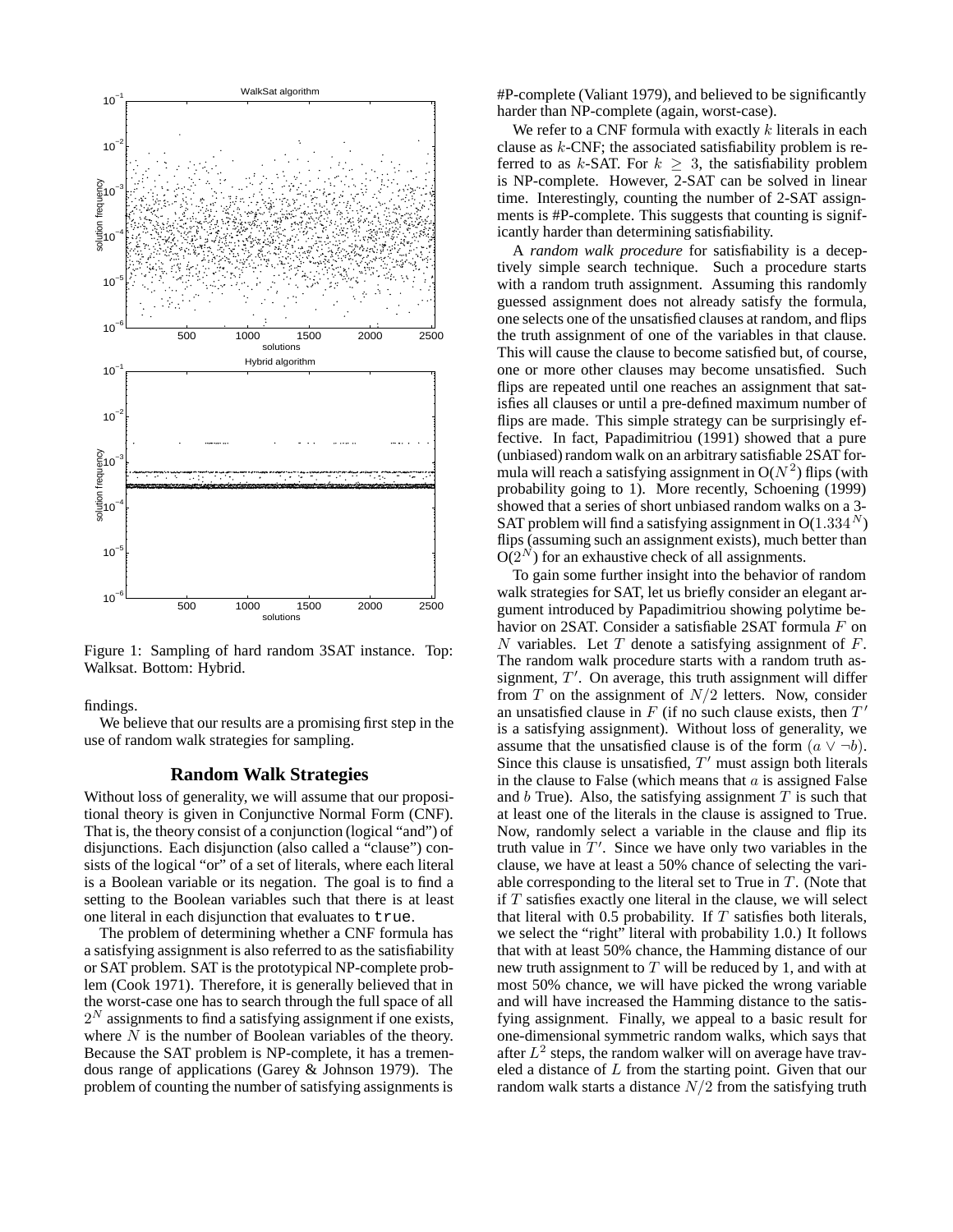assignment T, after order  $N^2$  steps, the walk will hit a satisfying assignment, with probability going to one. Note that although the walk may at first wander away from the satisfying assignment, it will "bounce off" the reflecting barrier at distance N. Also, our analysis is worst-case, *i.e.,* it holds for *any* satisfiable 2SAT formula.

It is instructive to consider what happens on a 3SAT formula, *i.e.*, a conjunctive normal form formula with 3 literals per clause. In this case, when flipping a variable selected at random from an unsatisfied clause, we may only have 1/3 chance of fixing the "correct" variable (assuming our satisfying assignment satisfies exactly one literal in each clause). This leads to a random walk heavily biased away from the solution under consideration. The theory of random walks tells us that reaching the satisfying assignment under such a bias would take an exponential number of flips. And, in fact, in practice we indeed see that a pure random walk on a hard random 3SAT formula performs very poorly.

However, we can counter this "negative" bias by considering the gradient in the overall objective function we are trying to minimize. The idea is that the gradient may provide the random walk with some additional information "pointing" towards the solution, and thus towards the right variable to flip. In SAT, we want to minimize the number of unsatisfied clauses. So, in selecting the variable to flip in an unsatisfied clause, we can bias our selection towards a variable that leads to the greatest decrease in the overall number of unsatisfied clauses. Introducing a bias of this form leads us to the WalkSAT algorithm and its variants. For the details of these algorithms, we refer to (Selman *et al.* 1994; McAllester *et al.* 1997). WalkSAT remains one of the most effective local-search style methods for SAT.

Table 1: Summary statistics from coverage experiments

| INST.        | <b>RUNS</b> | <b>HITS</b> | <b>HITS</b>     | R ATIO      | <b>RATIO</b>  |
|--------------|-------------|-------------|-----------------|-------------|---------------|
|              | $(x10^6)$   | RARE        | <b>COM</b>      | <b>WSAT</b> | <b>HYRRID</b> |
| RAND.        | 50          | 53          | $9 \times 10^5$ | 17000       | 10            |
| LOG.         |             | 84          | $4 \times 10^3$ | 50          | 17            |
| <b>VERIE</b> |             | 45          | 318             |             |               |

# **Sampling results**

Given the effectiveness of current random walk style procedures for finding satisfying assignments, we now turn our attention to the question of how well such procedures can sample from the set of all satisfying assignments of a logical theory. Note that since the theory behind random walk SAT procedures relies on hitting an extremal point (corresponding to a solution) as quickly as possible, there is no a priori guarantee that we will reach all solutions or that we will sample from solutions uniformly. Contrast this with an equilibrium based sampling approach such as SA: using the number of unsatisfied clauses as a cost function and with temperature going to zero, SA is guaranteed to sample uniformly from the satisfying assignments, provided it approaches the stationary distribution (which is of course a problem in practice).

We consider a hard random 3-SAT instance, a more structured problem from a planning application, as well as a structured instance from microprocessor verification domain. In order to generate a random 3-SAT instance, we first created 100 uniform random 3-SAT instances, with 70 variables and 301 clauses (Mitchell *et al.* 1992). We chose an instance with 2531 solutions for our detailed experiments. (Relsat (Bayardo & Pehaushek 2000) was used to systematically generate all solutions.) For the logistics planning formula, we started with *logistics.d.cnf* available from Satlib with over  $10^{10}$  solutions. To facilitate solution set sampling experiments, we added 52 unit clauses, constraining the instance to 1600 solutions. For the verification domain, we chose a formula from Miroslav Velev's formula suite SSS-SAT.1.0. We added 287 unit clauses to reduce the number of solutions to 6144.

Table 1 shows our experimental results for sampling solutions of these three instances. For the random 3-SAT (see row marked "rand."), logistic (row marked "log."), and verification (row marked "verif.") instances, we performed  $50\times10^6$ ,  $1\times10^6$ , and  $1\times10^6$  runs of WalkSAT, respectively. The first key observation is that WalkSAT ultimately finds every solution for all instances. So, apparently, in terms of "solution set coverage", the random walk strategy works already quite well. In Table 1, the column marked "hits rare" gives the number of times the rarest solution was reached; "hits com." gives the number of times the most common solution was found. The column marked "ratio Wsat" gives the ratio of hits of the most common to the rarest solution for the WalkSAT algorithm. So, for example, on the random instance, we see that the most frequently visited solution is sampled  $1.7 \times 10^4$  times more often than the satisfying assignment that is sampled the least frequent. The sampling of the verification and planning formulas by WalkSAT is much more uniform (ratio of 7 and 50, respectively). The last column of the table shows how we can still significantly improve the sampling ratio by using a Hybrid sampling strategy. We discuss this strategy in the next section.

The scatterplot in the top panel of Figure 1 gives the actual solution frequency (#hits/#runs) for each of the 2531 solutions of the random formula. (One data point per solution.) The figure further confirms the results from Table 1: Walk-SAT's solution sampling can be highly non-uniform. Notice the log scale on the y-axis: 4 orders of magnitude variance. The Kullback-Leibler(KL) divergence (Bishop 1995) between this data and uniform distribution is 1.2431. (A similar figure for the logistic problem shows the points in a relatively narrow band.)

# **Improving uniformity: Hybrid strategy**

In order to improve the uniformity of the sampling by Walk-SAT, we explored a hybrid strategy. In this strategy, we select with probability  $p$  a random walk style move and with probability  $1 - p$ , a simulated annealing step. We used fixed temperature annealing (*i.e.*, Metropolis) moves (Sait & Youssef 2000).<sup>1</sup> More specifically, for each SA move, we

<sup>&</sup>lt;sup>1</sup>The temperature was tuned by hand to obtain the most uniform sampling. We used  $T = 0.1$ . The hybrid strategy is not very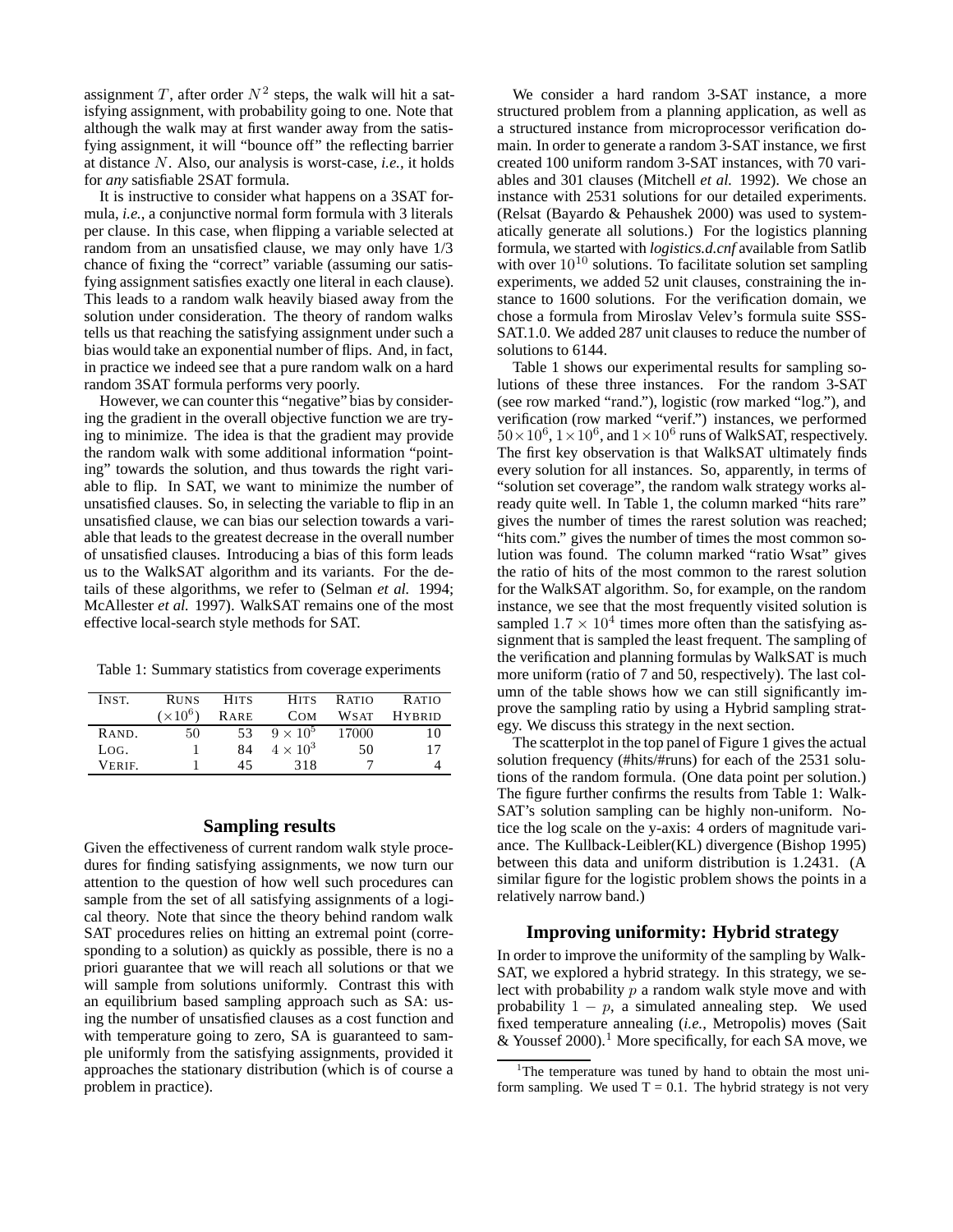

Figure 2: Solution space and the solution frequency for each solution.

consider a randomly selected neighbor of the current assignment. (A neighbor is an truth assignment that differs from the current truth assignment on a single letter.) When the neighbor satisfies the same or more clauses as the current assignment, the algorithm moves to the neighbor assignment. When the neighbor satisfies fewer clauses than the current assignment, we consider the  $\Delta Cost$ , which gives the decrease in the number of satisfied clauses. The algorithm moves with probability  $e^{-\Delta Cost/Temp}$  to the neighbor (otherwise stays at the current assignment).

The bottom panel of Figure 1 gives our results. ( $p = 0.5$ ; 5,000 steps of the mixed chain.) We see a dramatic improvement in the uniformity of sampling. The ratio between the most frequent and least frequently sampled solution is now around 10 (a factor 1000 improvement). The KL-divergence between the data and uniform distribution is reduced to 0.1495. The last column of Table 1 also shows significant improvements in uniformity for the two other domains. Apparently, the SA moves help make the sampling much more uniform. Note, however, that we do need Walk-SAT transitions to actually reach solution states efficiently.

We further explored the interesting band structure of the



Figure 3: Ratio of least frequent versus most frequently sampled solution for hybrid.

bottom panel. We used a multi-dimensional scaling (Lee 2000) technique to project the high-dimensional solution space into two dimensions. Figure 2 shows the solution space with probabilities to reach each solution by WalkSAT and the Hybrid algorithm. (Not all datapoints are printed to make the figure readable in black and white.) Generally, the closer two solutions appear in the Figure 2, the closer they are in Hamming distance. We can see from the figure that the solutions form clusters. For the WalkSAT algorithm, the number of times a solution is reached varies considerably from solution to solution, even within a cluster. However, for the Hybrid algorithm, solutions within the same cluster are sampled with a similar frequency. This suggests that a Hybrid algorithm can move around a cluster quite effectively, thereby "smoothing" out the probabilities. Overall, the Hybrid method samples much more uniformly than WalkSAT by itself. (SA samples even less effective, because it often does not reach any solution.)

In Figure 3, we show how the effectiveness of the sampling depends on the choice of  $p$ . We give the ratio of the most frequent solution to the least frequent solution as a function of the number of steps taking in the hybrid chain. The figure shows that there is a clear optimal ratio: 50% SA moves is better than 30% or 70%. In fact, for 30% and 70%, it becomes difficult to measure the ratio when the chain runs only for a small number of steps (less than 200), because not all solutions are found on such short runs even after a million runs.

#### **Analysis**

In this section, we present some analysis that illuminates the difference in sampling using a standard MCMC approach, such as SA, versus a random walk based strategy.

First, it is useful to highlight the fundamental difference between a Metropolis style algorithm and a random walk procedure for SAT. As we discussed, Papadimitriou showed that a random walk procedure for SAT will find a solution to any satisfiable 2CNF formula in  $O(N^2)$  time, where N is the number of variables in the formula. This is not the

sensitive to the temperature setting.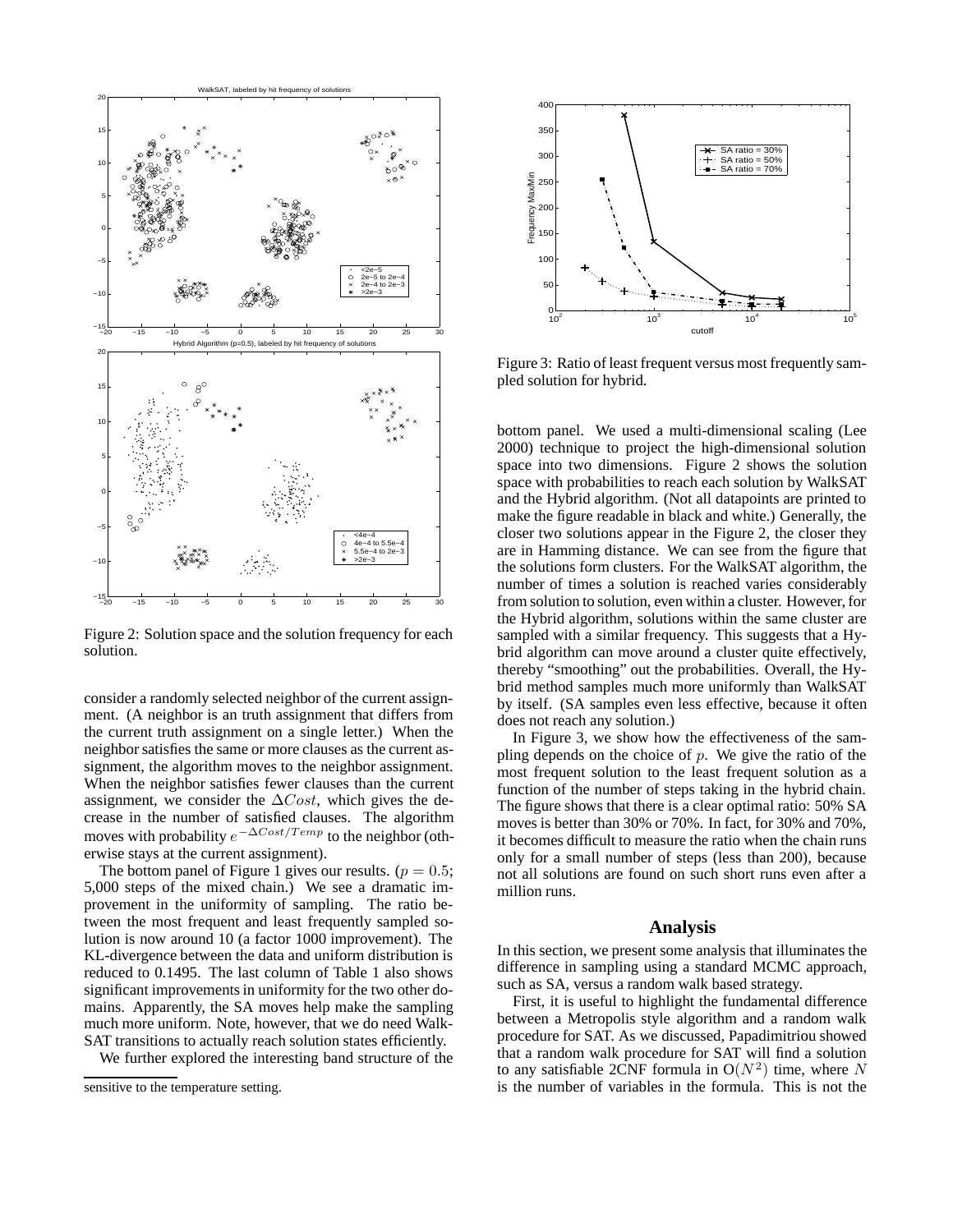case for SA. (We will use SA as a prototypical example of an MCMC method.)

Consider a formula  $F^*$  of the following form:  $a \vee c_1, a \vee c_2$  $c_2, \ldots a \vee c_n, \neg a \vee b, \neg a \vee \neg b.$ 

**Theorem 1** *SA at fixed temperature with probability going to 1 takes time exponential in* n *to find a satisfying assignment of*  $F^*$ .

The details of the proof are somewhat tedious. Informally, the argument goes as follows. There are two satisfying assignments of the formula. They both have  $a$  assigned to False, in order to satisfy the last two clauses, and  $c_1$ through  $c_n$  assigned to True (b can be assigned arbitrarily). We start with a random assignment. First assume that  $a$  is assigned True in this assignment. Any proposed flips of the variables  $c_1$  through  $c_n$  will be accepted by SA because they do not create any new unsatisfied clauses (cost function does not increase). Flipping of  $c_1$  through  $c_n$  amounts to a random walk on an  $n$ -dimensional hypercube formed by these variables. In such a walk, the probability of reaching an area where only a small number of variables, say,  $\sqrt{n}$  of them, are assigned False is exponentially vanishing. With a nonvanishing fraction of the variables in  $c_1$  through  $c_n$  assigned False, the probability that a proposal to flip  $a$  to False will be accepted is exponentially small (note that temperature is fixed and  $n$  goes to infinity), and finding the satisfying assignment takes exponential time. Informally, we are stuck in an area with local minima defined by  $a$  set to True. If the search starts with  $a$  assigned to False, with probability going to 1, it will be flipped to True in a polynomial number of flips, getting us to the previous scenario.

A random walk strategy finds a solution for  $F^*$  efficiently, since it is in 2CNF. Moreover, it will find the two satisfying assignments with equal probability due to symmetry in the formula. However, symmetry does of course not exist in all formulas. In fact, when the solution space is very asymmetrical, a random walk strategy can have vastly different probabilities of reaching different solutions. This is shown by considering the following formula  $F^{\star\star}$  :  $x \vee y_1, x \vee$  $y_2, \cdots x \vee y_n, \neg y_n \vee y_1, \neg y_1 \vee y_2, \neg y_2 \vee y_3, \cdots \neg y_{n-1} \vee y_n.$ The final *n* clauses require  $y_1$  through  $y_n$  to adopt the same value. Therefore, this formula has exactly three assignments. They are  $S_1 : x = 1, y_1 = y_2 = \cdots y_n = 0$ ,  $S_2: x = 1, y_1 = y_2 = \cdots y_n = 1$ , and  $S_3: x = 0, y_1 =$  $y_2 = \cdots y_n = 1$ . (0 denotes False and 1 denotes True.) We will show that in a pure random walk algorithm, the last assignment is reached with an exponentially small probability. (The other two solutions are symmetric and are reached with probability  $0.5(1 - \epsilon)$ , where  $\epsilon$  is the probability of reaching  $S_3$ .)

# Theorem 2 *Pure random walk strategy on*  $F^{\star\star}$  reaches as*signment* S<sup>3</sup> *with an exponentially small probability.*

One observation is that during pure random walk search on  $F^{\star\star}$ , if variable x is ever assigned True, it will immediately satisfy all clauses in which it appears, so  $x$  will never be flipped to False again during the entire search. To show that a solution with  $x$  assigned False is rare, we only need to consider the case where  $x$  is initially assigned False.

At the beginning of the search, we can expect about  $\frac{n}{2}$ variables among  $y_1$  through  $y_n$  to be assigned True. Now we need to calculate the probability that the algorithm flips all of these  $n$  variables to  $True$ , while not flipping the values of x. Note that during the search, if the  $(n + i)$ th clause is unsatisfied, variable  $y_i$  must be False. Since x is also False, the ith clause is also unsatisfied. This implies that before  $x$  is flipped, at least half of the unsatisfied clauses come from the first  $n$  clauses. The pure random walk algorithm at each step first picks an unsatisfied clause at random, then flips a random variable in that clause. So at each step, there is at least  $\frac{1}{4}$  probability that variable x is flipped. Since the number of steps needed is greater than  $\frac{n}{2}$ , the probability that x is kept False in all these steps is less than  $(\frac{3}{4})^{-\frac{n}{2}}$ .<br>This means that the probability of reaching  $S_2$  with x set to This means that the probability of reaching  $S_3$  with x set to False is exponentially small.

So, in principle, MCMC methods such as SA sample uniformly from states with an equal cost value (number of unsatisfied clauses). However, Thm. 1, shows an example where reaching the stationary distribution (assume low temperature SA) takes exponential time, even on a 2-CNF formula. On the other hand, Random Walk (and its extension, WalkSAT) is much more effective at finding solutions but may sample quite non-uniformly (Thm. 2). This leads us to our Hybrid strategy introduced earlier. As we discussed, our empirical results show that the Hybrid strategy is indeed quite promising. Let us now try to obtain a better understanding as to why the hybrid strategy may work well. (At this point we do not have a full rigorous analysis of the hybrid strategy.)

By observing runs of the Hybrid algorithm, we found that the behavior can be characterized by two phases. Before the search finds a solution, the random walk strategy plays the dominant role. In this first phase, it is important to reach some solution. In Table 2, we compare the average number of steps it takes WalkSAT, Hybrid and SA algorithms to reach the first solution state. It shows that the Hybrid numbers are closer to the WalkSat numbers, and relatively far from the SA numbers. This is the first phase. (The table provides a good illustration of the limitations of a pure MCMC approach: it simply takes too long to reach any satisfying assignment.)

Table 2: Flips needed to reach first solution.

| <b>INSTANCE</b> | WALKS AT          | <b>HYRRID</b>        | SА       |
|-----------------|-------------------|----------------------|----------|
|                 |                   | $p = 0.5$            |          |
| RANDOM          | 382               | 677                  | 24667    |
| LOGISTIC        | $5.7 \times 10^5$ | $15.5 \times 10^{5}$ | $> 10^9$ |
| VERIE.          | 36                | 65                   | 10821    |

After the algorithm reaches a solution, the search enters phase two where the SA moves dominate. In the second phase, the algorithm explores clusters of solutions. A cluster is a set of connected solutions, so that any two solutions within a cluster can be connected through a series of flips without leaving the cluster. In many domains of interest,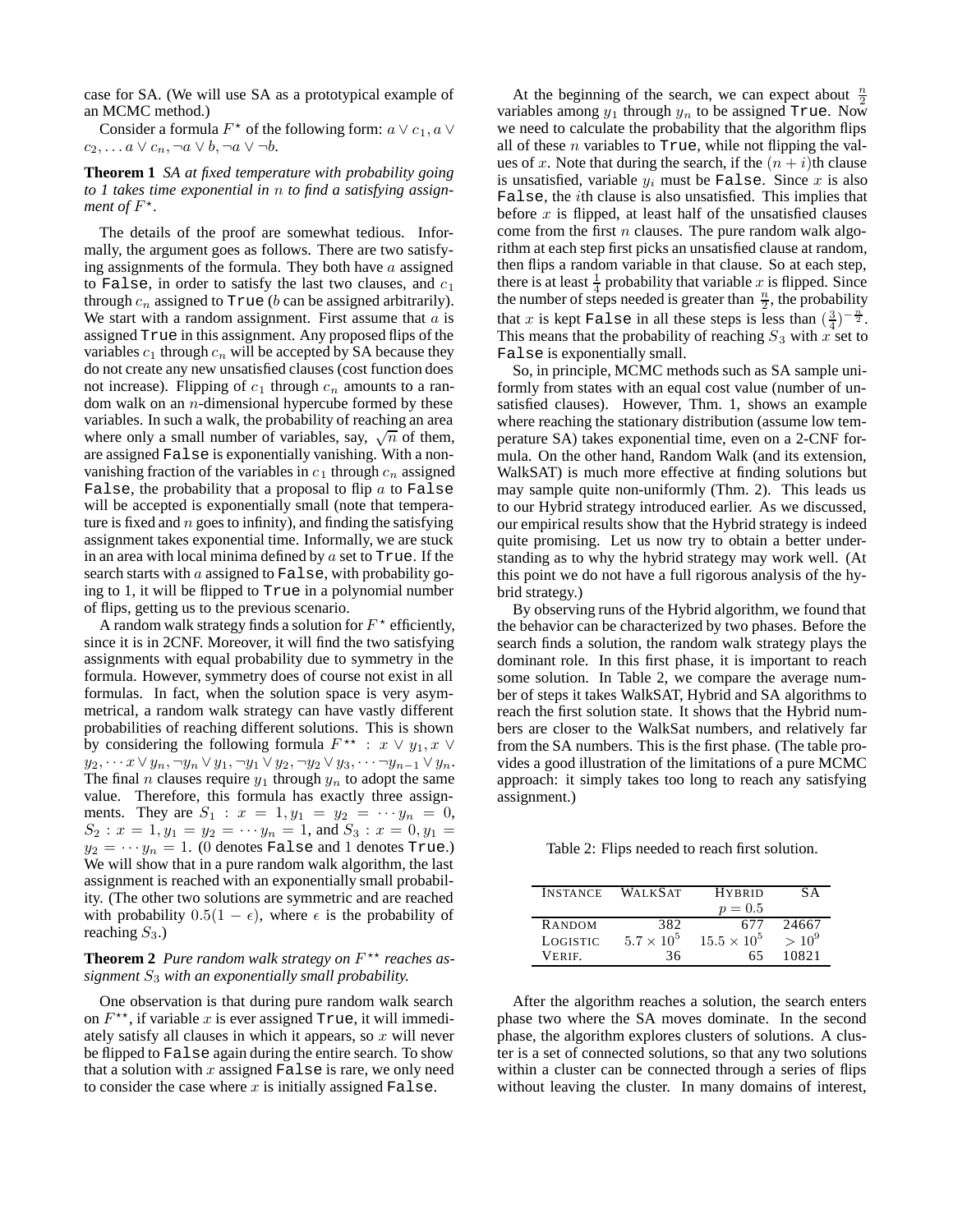solutions usually exist in clusters (Mézard *et al.* 2002). In phase two the algorithm behaves like SA because after the search enters a cluster of solutions, unsatisfied constrains no longer exist, and the random walk portion of the search is effectively turned off until an uphill move brings the search out of the cluster. Because SA has good properties in exploring a connected space, it samples near-uniformly and in practice often effectively explores the neighboring solution states.

SA has the following useful property when exploring a cluster of solutions:

#### **Theorem 3** *SA at zero temperature samples all solutions within a cluster uniformly.*

Consider the Markov Chain formed inside a cluster of satisfying assignments. For a node (satisfying assignment)  $i$ , the transition probability from  $i$  to neighboring node  $j$  inside the cluster is  $\frac{1}{n}$ . If the selected neighbor in outside the cluster, however, SA will not make the move since temperature is 0. Therefore there is a self cycle with probability  $\frac{n-d_i}{n}$  for node i, where  $d_i$  is the degree of node i inside its cluster. (In other words,  $d_i$  is the number of neighboring assignments (one truth value "flipped") of the current state that are also satisfying assignments.) This Markov chain is ergodic.

More formally, the transition matrix of the chain is  $P =$  $(p_{ij})$ , where

$$
p_{ij} = \begin{cases} \frac{1}{n}, & \text{if } i \text{ and } j \text{ neighbors in cluster;} \\ \frac{n - d_i}{n}, & \text{if } i = j; \\ 0, & \text{otherwise.} \end{cases}
$$

The *i*th entry of  $q \cdot P$  is  $\frac{1}{n} \sum_{k=1}^{n} p_{ki} = \frac{1}{n} (d_i \cdot \frac{1}{n} + \frac{n-d_i}{n}) = \frac{1}{n}$  for all *i*. Therefore,  $q = (\frac{1}{n}, \frac{1}{n}, \dots, \frac{1}{n})$  is the stationary distribution of the underlying Markov chain.

A key question is how fast the stationary distribution is reached. This is determined by the mixing time. By using a Fourier analysis of the eigenvalues, one can show that the mixing time on a full hybercube is  $O(n \log n)$ , where  $n$  is the number of dimensions. So, sampling from a full hypercube is very efficient. However, a cluster of satisfying assignments forms a subset of the hypercube and rigorous analysis of the mixing time of a subset of the nodes of a hypercube is beyond current analysis (Morris & Sinclair 1999). Our empirical observations suggest that SA samples quite effectively from the solution clusters.

Given the algorithm's ability to sample from a cluster nearly uniformly, the probability mass of a solution is very near to the ratio of the probability of reaching the cluster that the solution belongs to and the size of that cluster. Let  $C$  denote a cluster of solutions,  $P_C$  denote the probability of reaching the cluster, and  $|C|$  denote the size of  $C$ . We have for the probability  $\mathcal{P}_a$  of reaching assignment  $a$  in cluster  $C$ 

$$
\forall a \in C, P_a \simeq \frac{P_C}{|C|}
$$

Ideally, if  $P_C$  is proportional to  $|C|$  for all clusters, this approach would achieve perfect sampling. However, this is not quite the case, which explains why our current hybrid

does not sample fully uniformly. In particular, our empirical results show that larger clusters are reached with a higher probability, but not fully proportionally to their size. We are currently exploring other hybrid strategies that may further increase the uniformity of the sampling process.

# **Conclusions**

We have considered the problem of sampling satisfying assignments of Boolean satisfiability problems. This problem is closely related to various probabilistic reasoning tasks, and is believed to be much harder than the already intractable problem of finding a single satisfying assignment.

We have shown how random walk style procedures provide a promising technique for sampling from the set of satisfying assignments. These procedures can reach solution clusters for much larger problem instances than standard MCMC methods. Moreover, by using a hybrid strategy, we demonstrated how one can get reasonably uniform sampling in several problem domains. Our findings point to a promising research direction for the development of a new class of sampling techniques that combine random-walk style procedures with MCMC methods.

An interesting direction for future research is to adapt complete search methods, such as Davis-Putnam style procedures, for sampling. We are currently exploring such an approach.

# **Acknowledgements**

This work was supported in part by an Alfred P. Sloan Research Fellowship, a National Science Foundation Information Technology Research Grant IIS-0312910, and the Intelligent Information System Institute at Cornell University sponsored by Air Force Office of Scientific Research Grant F49620-01-1-0076.

#### **References**

B. Aspvall, M. F. Plass, and R. E. Tarjan. A linear-time algorithm for testing the truth of certain quantified boolean formulas. *Information Processing Letters*, vol. 8, no. 3, pp. 121–123, 1979.

R. J. Bayardo, Jr. and J. D. Pehoushek. Counting Models Using Connected Components. In *Proc. AAAI-00*, 2000

C. M. Bishop, *Neural Networks for Pattern Recognition*. Oxford University Press, New York, pp. 58-59, 1995

S. A. Cook. The complexity of theorem proving procedures. In *Proc. Third Annual ACM Symposium on the Theory of Computing*, 1971.

M. R. Garey and D. S. Johnson. *Computers and Intractability*, W. H. Freeman and Company, 1979.

M. R. Jerrum, L. G. Valiant, V. V. Vazirani. Random Generation of Combinatorial Structures From a Uniform Distribution. *Theoretical Computer Science* 43, 169-188, 1986.

H. Kautz and B. Selman. Unifying SAT-based and Graph-based Planning. In *Proceedings of IJCAI-99*, Stockholm, 1999.

S. Kirkpatrick, C. D. Gelatt, Jr., M.P. Vecchi. Optimization by Simulated Annealing. *Science*, Number 4598, 1983.

M. D. Lee. Generating Multidimensional Scaling Representations. Software. Home page Michael Lee (software).